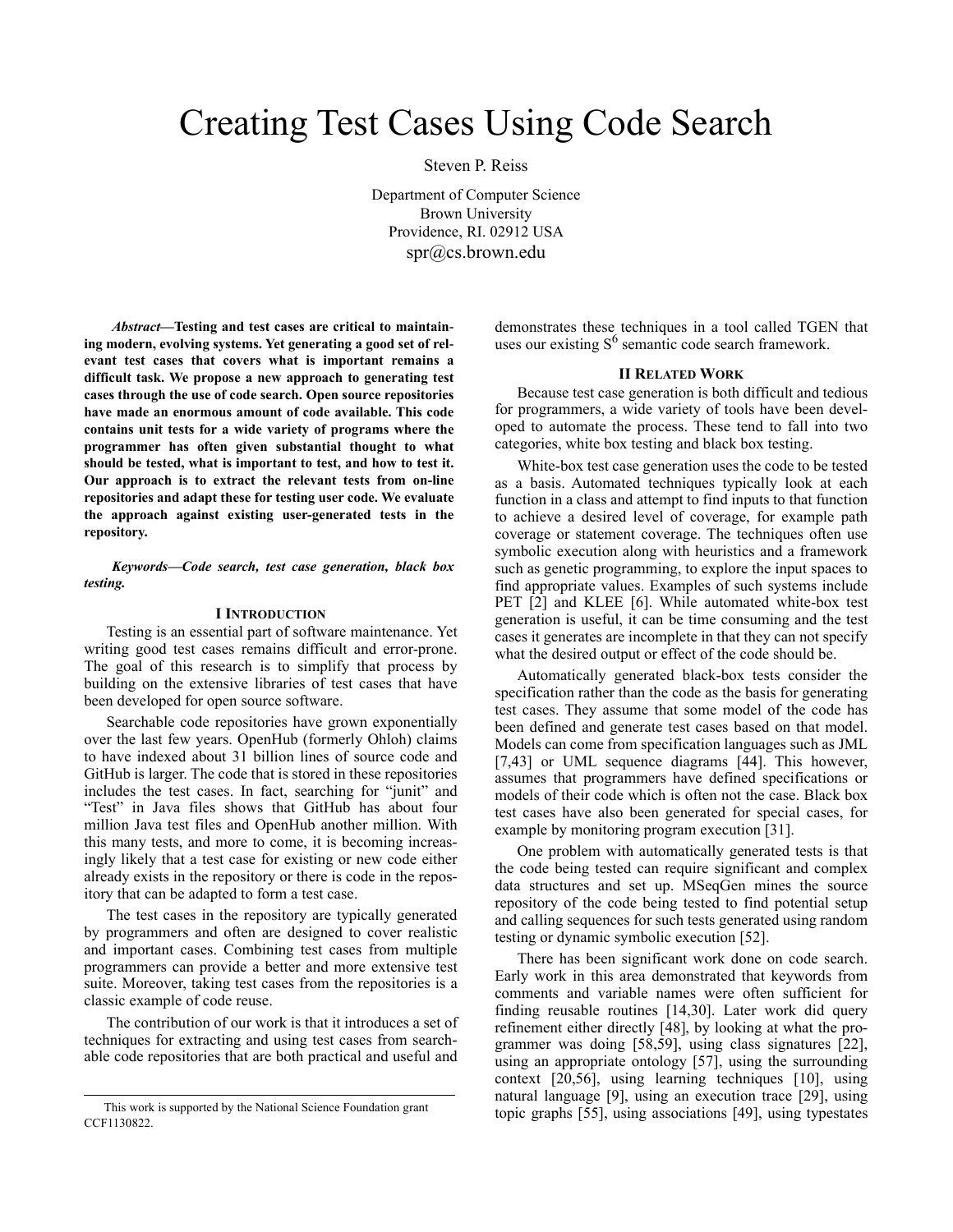[36], or using collaborative feedback [53]. Recent approaches, such as Assieme [21], Sorcerer [3,4], Codifier [5], Exemplar [16] and Portfolio [35] expand basic keyword search to consider program structure and semantics. Other recent work has looked at more sophisticated IR techniques [50] and on automatic query reformulation [17,18,45]. More sophisticated search techniques use theorem proving techniques [46,47].

Another semantic approach involved defining the behavior to searched for. This was originally given as inputoutput pairs [38], and then generalized to allow slightly more flexible specifications [8,19]. More recent work in this area includes PARSEWeb that does static analysis on code fragments found by a text-based code search engine and then looks at input-output types [51]. Other techniques such as program patterns [37,54] and keyword programming [28] are designed to work at the level of a code fragment.

Several search-based systems use test cases as input. CodeGenie [25,26] lets the user define tests as part of the development process in Eclipse and then uses the method names and signatures from the test to build a query. It uses an internal search engine that understands program structure to find code to test and then presents the result to the user. Other recent code search work on test cases includes [1,23,27] and our  $S^6$ . Test cases and semantics have also been used in a similar fashion for finding web services [12,39], but have the problem that the user must know exactly what is being searched for [24].

This work has been driven in recent years by the growth in available, open-source repositories such as GitHub and SourceForge. While a variety of techniques for doing the search have been proposed, most of the search engines available today are keyword-based and return files.

Our prior work in code search includes the  $S<sup>6</sup>$  semantic code search tool.  $S^6$  concentrates on producing results that are of immediate value to the programmer [40,41]. It takes as input a set of keywords along with a method (or class) signature and a set of test cases. It uses existing search engines to find candidate solutions based on the keywords. Then it undertakes a series of program transformations that attempt to map these solutions to other solutions that match the given signature, that can compile, and that might pass the test cases. Next, it runs the solutions that do compile on the given test cases. The solutions that compile, run, and pass the test cases are then returned to the programmer. We have also developed an extension of  $S<sup>6</sup>$  that uses code search techniques to find implementations of user interfaces based on a user-provided sketch of the interface along with a set of keywords [42].

One of the problems other researchers have noted with code search is that a large fraction of the results are often test cases for the code rather than the code itself. This was recognized, for example, by the Sourcerer project where they added heuristics to explicitly remove such results [3,4]. Rather than discarding these results, our research attempts to make use of them, effectively extracting relevant test cases from open source repositories.

## **III METHODOLOGY**

Our approach, embodied in the TGEN tool, is a major extension of S<sup>6</sup> that generates JUnit test cases for Java Programs using code search. TGEN starts with an input specification that describes the class and methods to be tested along with a set of keywords describing that class. It then uses external search engines (GitHub and OpenHub) to find candidate testing files. For each returned file, it finds the test cases, and attempts to transform each to call the target code, This yields a set of candidate solutions.

For each candidate solution TGEN next applies additional transformations to restrict the solution to just the appropriate testing code and to ensure that the solution compiles. For each non-trivial transformed result, it runs the solution as a JUnit test, and marks it as acceptable if a reasonable number of the tests actually pass. Finally, the system merges all the acceptable solutions into a single test file for the user's original code. The result can then be vetted, validated, and edited by the programmer.

The new elements added to  $S^6$  are a) mapping tests retrieved from the repository so that they call user code, b) restricting the solutions to only include the appropriate test cases, c) determining whether the code is actually a test case for the user's code, and d) merging all the solutions.

# *A Input Specification*

In order to locate and validate test cases from the various open source repositories, our tool requires

- The class and methods to be tested.
- The name and package for the resultant test class.
- Keywords to extract code from the repositories.
- Access to the user's code in a runnable format.

TGEN includes a simple user interface, shown in the left of Fig. 1 to provide this information. The top part of the interface lets the user define the appropriate class path for the code being tested. Once the path is defined, the system constructs a list of potential testable classes and lets the user choose the class to test. Once the class is chosen, the system determines the set of testable methods and lets the user select which of these should be tested. Finally, the user needs to provide keywords for the search. Once the user hits the "Find Test Cases" button, the system creates a jar file containing the contents of the class path and an input file for our modified  $S^6$ . The input file is sent to the  $S^6$  server through a web interface. Once the search is done, the interface displays the resultant code as shown in the figure.

The user interface generates an XML specification to provide this information to TGEN. Such a specification could also be generated directly by a programming environment or other tool that wanted to generate test cases. An example specification for testing a routine that converts an integer into a roman numeral is shown in Fig. 2. The *SIG-NATURE* part of the specification describes both the result class (*S6TestRoman*) and the class and method(s) to test (*Roman.convertToRoman* in this case). The *KEYWORDS* fields provide the user-specified keywords that will be used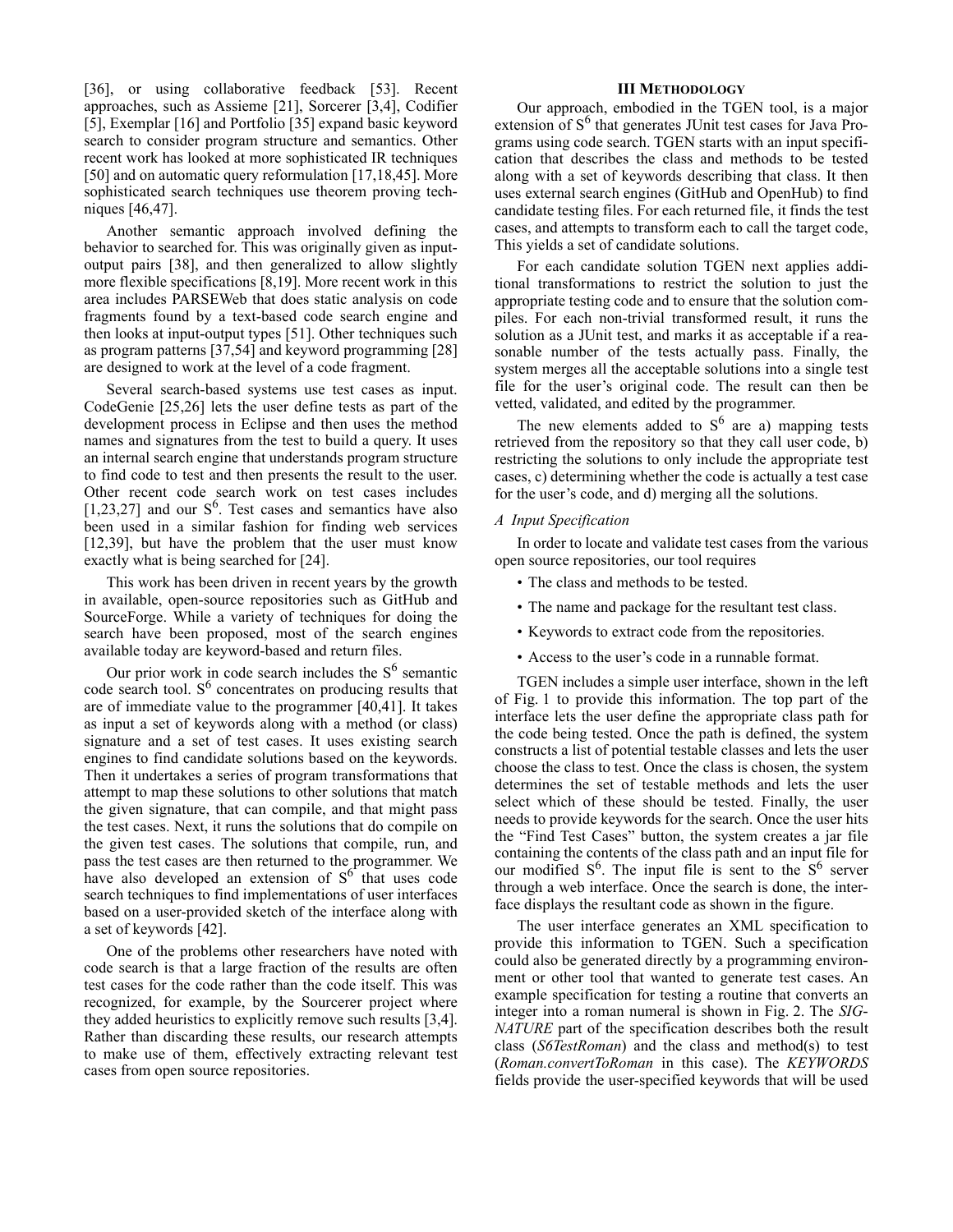

Fig. 1. User Interface for Test Case Generation. The input is specified in the window on the left. The result of the search is displayed in a separate window shown on the right.



Fig. 2. Sample input file for test case searching

```
public class Test89 {
     @Test public void testToInteger(){
          assertEquals(8,RomanNumeral.toInteger("VIII"));
          assertEquals(9,RomanNumeral.toInteger("IX"));
      }
@Test public void testToRoman(){
           assertEquals("VIII",RomanNumeral.toRoman(8));
assertEquals("IX",RomanNumeral.toRoman(9));
      }
@Test public void testIllegal() {
          try {
               RomanNumeral.toRoman(-1);
               fail();
           }
catch (RomanException ex) { }
    }
}
```
Fig. 3. Example of code retrieved from the repository.

in the initial search. Finally, the *CONTEXT* element specifies a  $S<sup>6</sup>$  context file that is essentially a jar file of all the elements on the required class path that will be needed to compile and run the code to be tested.

#### *B Getting Candidate Test Cases*

Given such an input file, TGEN starts by searching both GitHub and OpenHub (as specified in the XML input) using the given keywords along with the keywords "org.junit" and "test". It looks at up to 200 returned files (100 files from each). Each file returned is considered as a potential solution and the combined result is the *initial solution set*. For example, in searching for the example from Fig. 2, it might get a result file such as that shown in Fig. 3.

The results returned from the repository cannot be used directly: the code being tested by the class is different from the code that the user wants to test; the code might be testing multiple methods in multiple classes; it might contain code that is not relevant to testing or to the particular test cases; it might be using an older version of JUnit (i.e. without *@Test* annotations); it might be dependent on other parts of the system or other libraries that are not available; it might do testing by human inspection (e.g. by printing rather than assertions); or it might not do any testing.

TGEN is implemented using the  $S<sup>6</sup>$  framework. It operates by applying code transformations to each solution in the solution to find new solutions that are then added to the solution set. Once all transformations are applied to a given solution, the solution is checked and discarded if it is not a valid potential candidate. This process is repeated until no new solutions can be added and all resultant solutions are potentially relevant. For test case generation, the check for relevance ensures there is at least one test case.

# *C Transforming Candidates*

TGEN includes a set of specialized transformations to handle test case generation. The first attempts to integrate the returned candidate solution with the code the user wants to test, transforming the tests from the repository into code that calls the targeted user code. A sketch of the transformation algorithm is shown in Fig. 4.

This transform finds all calls in the solution that could potentially be calls to the code to be tested. It first identifies all calls in the test code to external methods. It then matches these calls to the methods the user wanted to test based on method compatibility. For each match, it creates a MapCandidate data structure that includes the method in the user's code being tested, the external method that was invoked by the call, and a mapping of class names from the testing code to classes in the code being tested. Comparability implies the parameter counts are the same, the various parameters are type compatible, and the method being invoked does have a void return type in a context that requires a value. Ideally, one would want to check consistency of the return type, but there is not enough information available to do so at this point. Currently, the only class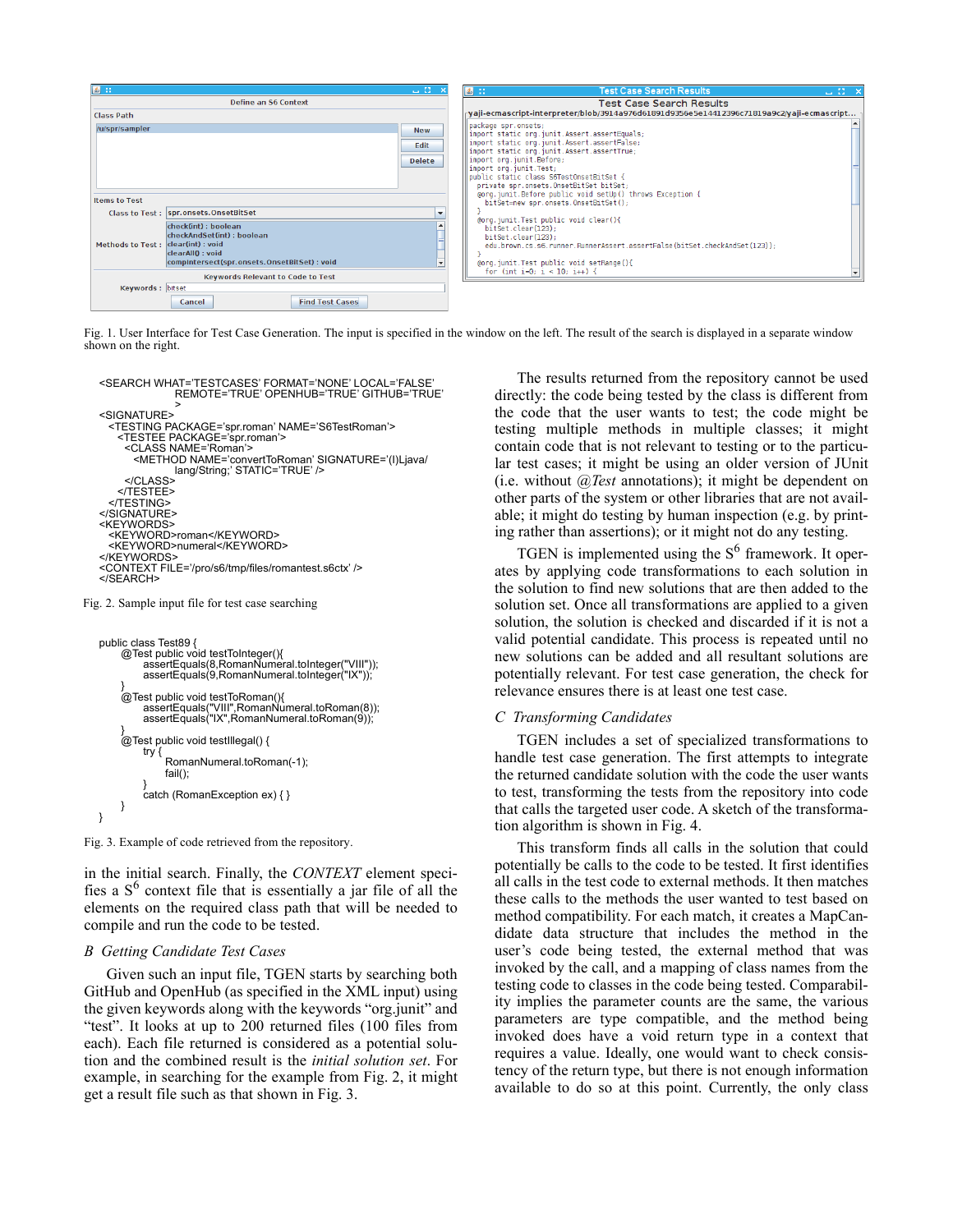| struct MapCandidate {<br>to: The class/method in the code to test<br>from: The class/method references in the testing code<br>map: A mapping of classes from the testing code to the code to test                                                                                                                     |  |
|-----------------------------------------------------------------------------------------------------------------------------------------------------------------------------------------------------------------------------------------------------------------------------------------------------------------------|--|
| function TransformSetupTesting:<br>foreach call C in the testing code invoking method CM'<br>If class $(CM)$ ! = the class of the testing code<br>foreach method TM being test<br>if the call Cis compatible with the method M then<br>Create a new MapCandidate with TM, CM and<br>$class(CM) \rightarrow class(TM)$ |  |
| Let same = all MapCandidates where method(from) = method(to)<br>Remove all MapCandidates that invoke a method with a different<br>name where there is a MapCandidate that maps one with the<br>same name for the given class.<br>Find all consistent sets of MapCandidates                                            |  |
| Create new solution for each such set<br>A call C is compatible with a method M if<br>The arguments are compatible types or are in the class mapping<br>The method doesn't return void in a context that requires a value                                                                                             |  |
| .                                                                                                                                                                                                                                                                                                                     |  |

Two MapCandidates are consistent with one another if Their class mappings are consistent They do not map different methods to the same method to test They do not map different test methods from the same method

Fig. 4. Mapping calls in the testing code to calls in the code being tested

mapping we use is between the class of the method being called and the class of the code being tested. The underlying data structure allows for more complex mappings to handle cases where we might want to map parameter types to user types.

The transformation next tries to prune this set by checking for cases where the user's method and the call in the test code have the same name. Assuming that the original code being tested is doing something similar to the user code (which is required for the tests to be relevant), this will typically mean that the two functions have a similar purpose and thus that the matching with the same name is the most logical one. If such mapping occur, the transformation eliminates any mappings that involve the same classes but map a function to one with a different name where there is an existing mapping that involves the same name.

The transformation next finds all consistent sets Map-Candidates using a simple recursive approach. Consistency here means that method being tested should only be mapped to by one call function, that a particular call function should only map to one method being tested, and that the class mappings of all the candidates are consistent.

If there are multiple functions being tested that have similar signatures and multiple potential candidates in the original solution, this set of mappings can be large. To limit this to a realistic subset, we ignore cases where the number of viable MapCandidates (after checking for equality) is too large (currently  $> 64$ ), or where there are too many consistent mappings (currently  $> 512$ ). While it would be possible to continue, the system has no way currently of ranking these large numbers of candidates. Rather than taking a long time to find the proper mapping, the system assumes that it will probably find other, simpler solutions that can be used to generate test cases.

```
public class Test89 {
      @Test public void testToInteger(){
assertEquals(8,Roman.toInteger("VIII"));
assertEquals(9,Roman.toInteger("IX"));
      }
@Test public void testToRoman(){
           assertEquals("VIII",Roman.convertToRoman(8));
           assertEquals("IX",Roman.convertToRoman(9));
      }
@Test public void testIllegal() {
           try {
                 Roman.convertToRoman(-1);
                 fail();
            }
catch (RomanException ex) { }
     }
}
```
Fig. 5. Solution transformed to call user code. Differences from the original code are italicized.

For each resultant consistent mapping set, the transformation generates a new solution that replaces the original calls with the matched calls and replaces all instances of the original types with their mapped matching user types. The result is a candidate solution that invokes the user's code. For example, a transformation of the example in Fig. 3 can be seen in Fig. 5. Note that the result can make calls to methods that don't exist (e.g. *Roman.toInteger*) and is not guaranteed to compile. In particular, the return types of the original and matched methods are not checked and may be incompatible since the information to check this (i.e. a full compilation) is not available to the transform.

Other transformations handle JUnit issues. They take into account the different versions of JUnit, and map the code to use JUnit 4.x. This means adding *@Test*, *@Before*, *@BeforeClass*, *@After*, and *@AfterClass* annotations where appropriate, making all JUnit references be fully qualified names, replacing undefined exceptions in *@Test* clauses with the generic *java.lang.Exception*, removing *TestCase* as a superclass, replacing *assert* statements with JUnit *assert* calls, and generally normalizing the testing code. These transformations also ensure that the class is public and has an appropriate public, no-argument constructor as JUnit requires.

Standard  $S<sup>6</sup>$  transformations are then used to clean up and simplify the code. These remove code that has undefined elements and hence won't compile, change names to match the user's target class, fix import statements, take care of try-catch blocks and throws clauses that are no longer needed or that use unknown exceptions, add return statements that might be needed after code removal, fix code from older versions of Java (e.g. using *enum* as a variable), and remove unnecessary annotations.

Two other testing-specific transformation remove unneeded code. The first assumes that all testing code (now marked with appropriate annotations), along with the class constructor, are needed. It does a dependency analysis to find everything else that is relevant and then discards all code that is not needed. It also removes test cases that do no testing which might have been generated by the prior transformations. The second transformation starts with calls to the user's routines, does a separate dependency analysis, and removes all code that is not relevant. This removes test cases that do not invoke the user code.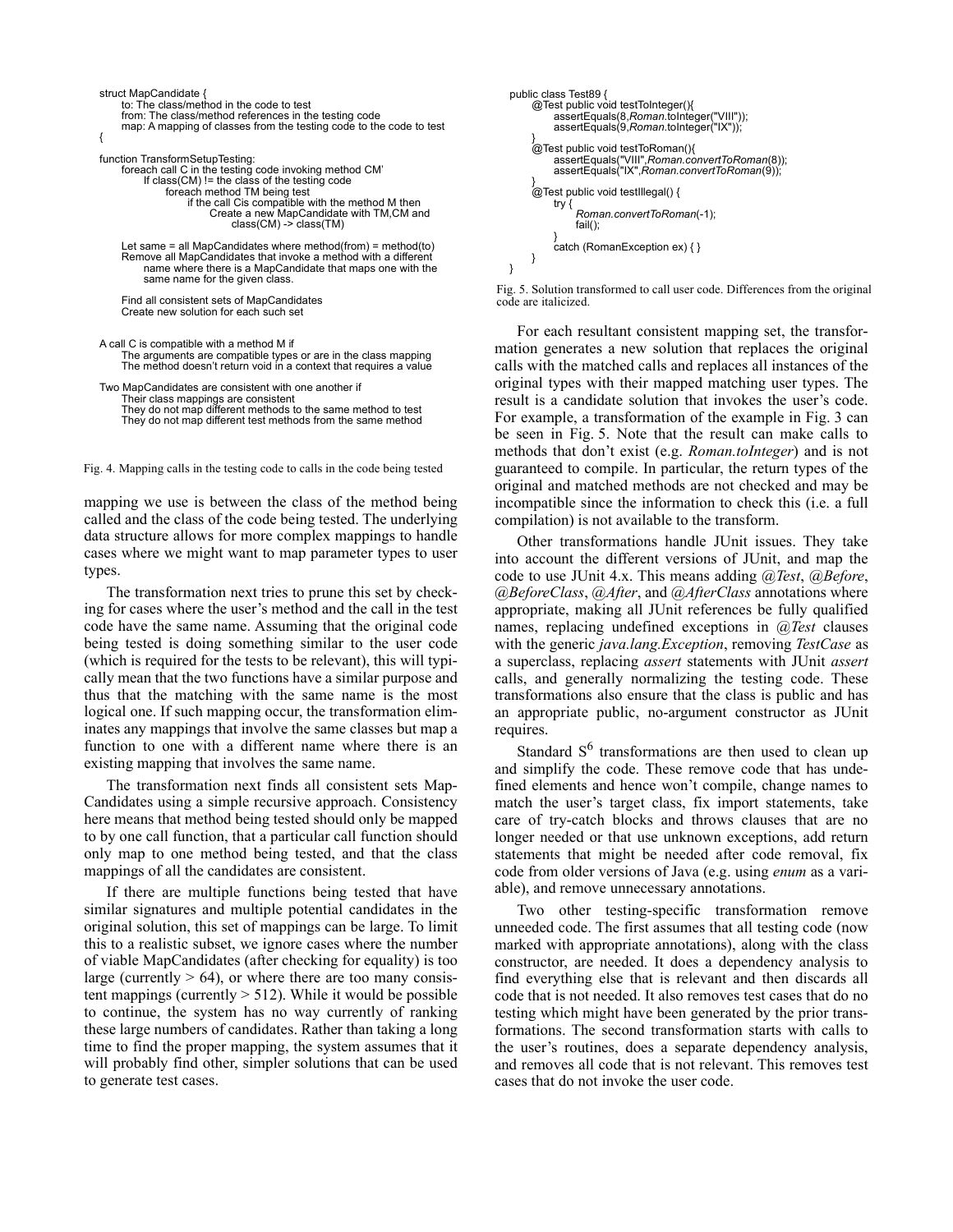```
public class S6TestRoman {
      @Test public void testToRoman(){
            assertEquals("VIII",Roman.convertToRoman(8));
assertEquals("IX",Roman.convertToRoman(9));
      }
@Test public void testIllegal() {
           try {
                 Roman.convertToRoman(-1);
                 fail();
            }
           catch (Exception ex) { }
     }
}
```
Fig. 6. Potential solution generated from the code. Non-compiling and irrelevant code has been eliminated.

```
public class S6TestRoman {
         public S6convertToRomanTest() { }
@Test public void testToRoman(){
              edu.brown.cs.s6.runner.RunnerAssert.assertEquals("VIII",
               Roman.convertToRoman(8));
edu.brown.cs.s6.runner.RunnerAssert.assertEquals("IX",
                    Roman.convertToRoman(9));
         }
@Test public void testIllegal() {
              try {
                    Roman.convertToRoman(-1);
                    edu.brown.cs.s6.runner.RunnerAssert.fail();
               }
catch (Exception ex) { }
edu.brown.cs.s6.runner.RunnerAssert.success();
         }
   }
Fig. 7. Code that is ready to test..
```
The result of this process is a set of potential solutions that should compile, that invoke the code to be tested, and that include JUnit test cases. For example, the code from Fig. 5 might be transformed into that shown in Fig. 6 by changing the package, eliminating uncompilable code, and then removing unused tests.

# *D Checking Potential Solutions*

The next step involves running each of these solutions to determine if it is actually a test case for the user's code. This can be difficult since TGEN does not know the semantics of the user's or the testing code. However, it can use the results of running the tests to get a heuristic approximation.

The system first applies a set of transformations to get the code ready to test. The replaces all the calls to the various JUnit assert routines (e.g. *assertEquals*), as well as to *fail*, with calls to an S<sup>6</sup> module that records test results without actually failing. A second test-preparation transformation handles tests that are passed by just returning, for example where the user checks the result explicitly, calls *fail* if there is a problem, and just returns if the test was okay. In order to know that a test was done and to distinguish it from code that doesn't do any testing, we added a new function, *success*, that can be invoked explicitly when a test would otherwise exit without calling one of the routines in the  $S<sup>6</sup>$  module that records test cases. This transformation adds calls to *success* in the appropriate contexts. A third transformation detects tests where the expected return is an exception and adds a call to *fail* at the end of such tests to record the fact that an exception was not thrown. For example, these transformations would map the code from Fig. 6 into that shown in Fig. 7.

Next we run the solution using JUnit along with the user's code (from the input context file), and record the results in terms of the number of assertions recorded, the number that passed, the number that failed, and the number of tests that aborted. In order to be relevant, the solution has to meet several criteria. First it has to invoke at least one test. If nothing is being tested, the solution can't be relevant. Second, at least one assertion has to succeed. If no assertion succeeds, then the test code is probably not testing the function the user has written, but is rather testing something else. Finally, the number of failing assertions should not be excessive compared to the number of passing ones. If there are too many failing assertions and compared to succeeding ones, then the test case is probably testing the wrong function.

Currently, TGEN discards solutions if more than 20% of the assertions fail. A test case that aborts with an unexpected exception counts as a failing assertion in this context. The 20% value was chosen heuristically to try to avoid accepting tests that aren't testing the user's code while at the same time including useful tests that just happen to fail on the user's code. The main difficulty occurs when there are multiple routines in the testing code and the system has identified some subset of these correctly, but has misidentified some others. In this case, the correct ones will generally pass, while the incorrect ones will fail. As long as the vast majority of the tests pass, we wanted to accept such solutions and then let the programmer determine if they are completely relevant, completely irrelevant, or, if partially relevant, what should be kept and what should be discarded.

# *E Generating a Final Solution*

A final test-specific transformation is then done on all the solutions that run and pass the above criteria. This first looks at the individual solutions and eliminates duplicates. Duplicates can arise because tests might be in the open source repository more than once or just because two programmers used the same test. It also chooses a single solution for each original source file if there are multiple solutions. Multiple solutions can be generated because of different original mappings of calls to user code or because of different sequences of transformations. For each original source, it chooses what it considers the best solution. What is the best solution is open to interpretation. Generally, having more passing tests is better, but this has to be balanced by the number of failing tests. In the cases where the different solutions represent different mappings, this provides a way of comparing the mappings. Moreover, for two results with the same numbers, the simpler result is generally better. Based on our initial experiments, we develop a heuristic formula based on the number of tests passed *P*, the number of tests failed *F*, and the size of the code *C* (the number of AST nodes) using the formula  $P \cdot 1024 - (F \cdot 512) - (C/64)$  which reflects these concerns. This weights passing tests as twice as important as failing tests. The code complexity factor is then small enough to only be involved if the number of passing and failing tests yield the same scores.

This transformation next restores the original JUnit calls, removes the extra calls to *success* and *fail*, and merges all the individual test classes into a single test class using the name and package specified by the user. It handles name mapping to avoid conflicts from different solutions. It also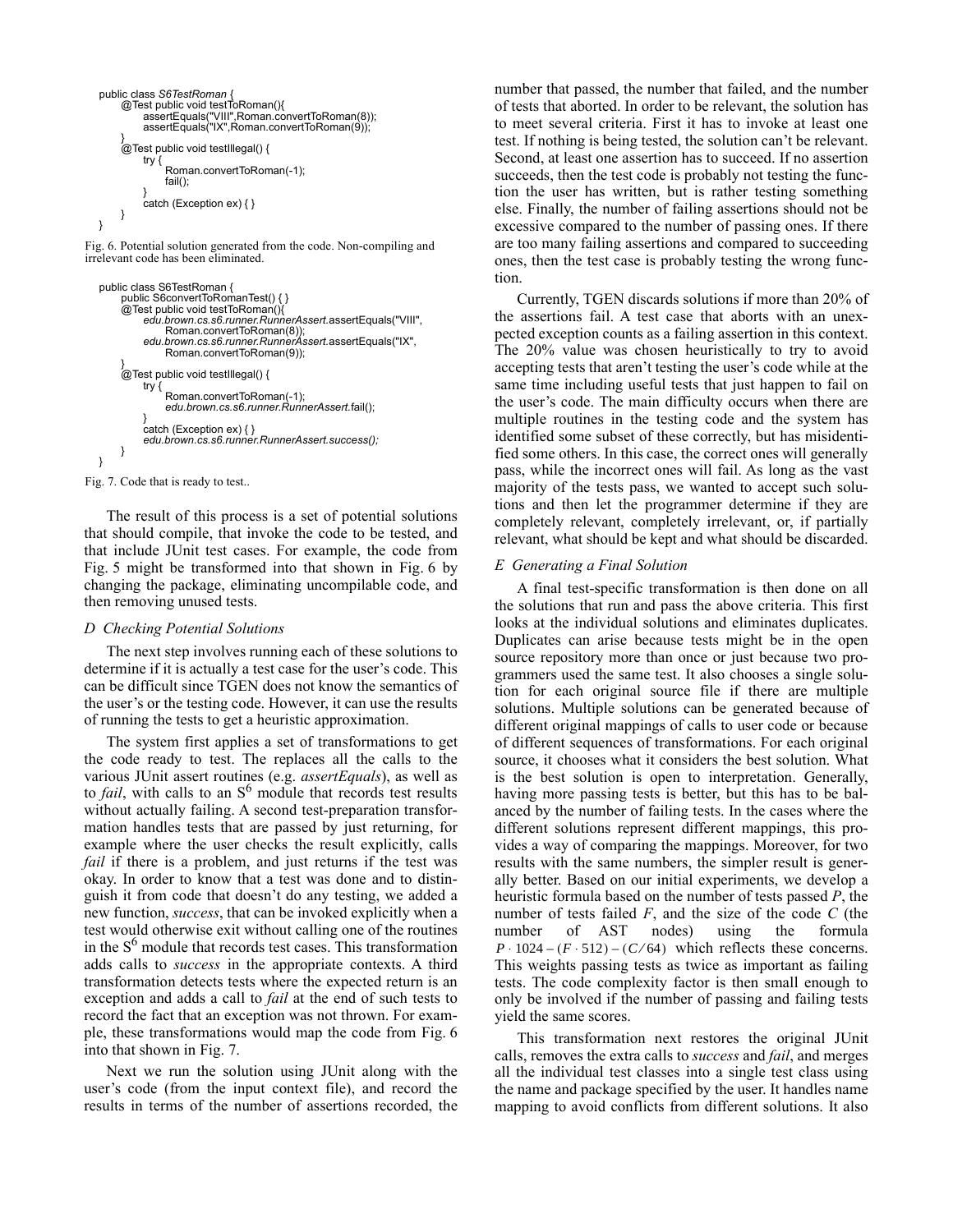```
public class S6TestRoman {
     public S6convertToRomanTest() { }
@Test public void testToRoman(){
          assertEquals("VIII",Roman.convertToRoman(8));
          assertEquals("IX",Roman.convertToRoman(9));
     }
@Test public void testIllegal() {
          try {
               Roman.convertToRoman(-1);
               fail();
           }
catch (Exception ex) { }
     }
     << Other tests >>
}
```
Fig. 8. Final test cases generated.

| <b>Test</b>              | # Tests Found | Time (s) |
|--------------------------|---------------|----------|
| ArrayIterator            |               |          |
| ArrayStack               | 20            |          |
| Coin                     |               |          |
| Deck                     | 38            |          |
| DictionaryElement        |               |          |
| Die                      | 33            |          |
| Different Equals         |               |          |
| DisjointSetCluster       |               |          |
| Employee                 |               |          |
| GeneralizedSelectionSort |               |          |
| Hanoi                    |               |          |
| Heap                     |               |          |
| Huffman                  |               |          |
| LetterCollection         |               |          |
| LinkedQueue              | 33            |          |
| MaxHeap                  |               | 160      |
| MedianQuick              |               | 4        |
| Memory                   |               |          |
| MergeSort                |               |          |
| NodePool                 |               |          |
| Pair                     | 26            |          |
| Pet                      |               |          |
| QuickSort                |               |          |
| RabinKarpStringMatcher   |               |          |
| SelectionSort            |               |          |
| Stack                    | 8             |          |
| I wo I ypePair           |               | 36       |

handles merging constructors as well as the @Before and @After methods from the different solutions into common routines. The resultant file is then returned to the user. For example, the final code from Fig. 7 can be seen in Fig. 8.

The final filtering of which test cases are actually relevant and which are not, is left to the user. The returned file can be run with JUnit in the user's environment and the user can then look at the tests that pass and fail. They can then discard any that are irrelevant or effectively duplicates. The result, after this, is a set of black box test cases for the user's code that other programmers, writing similar code, have designated as relevant or useful.

#### **IV INITIAL EVALUATION**

Once the system was working, we used it to generate test cases for some easy example and for pieces of our own systems. Then we attempted to generate test cases for a set of suite of 27 textbook examples used in a study on fault localization [15] The examples of our own code where we used it ranged between 100 and 1800 lines.

A summary of results on the text book examples is shown in Table 1. We were able to generate test cases in about half of the examples. Moreover, the run times were generally under 40 seconds, especially where no test cases were generated.

This experiment illustrated several problems. The first is that it is difficult to generate test cases for code that was not designed for testing. For example, one of the examples was a program for the tower of Hanoi problem that simply printed the steps involved but had no testable return values. Others, such as NodePool had no functions that returned values; others such as Coin, returned random values.

A second problem that makes it difficult to test is when the code uses non-standard interfaces. This occurred in several of the text book examples. For example one of the text book examples created an array iterator but required being passed the size of the array while most similar code in the repository is just passed in the array; two others sorted part of an array, but required the index of the first and the last element as opposed to the more common first and one beyond the last or the first and a length.

A third problem arises when the code is very specific and not likely to appear in the repository. For example, the Huffman text book example creates a Huffman tree for a particular input string rather than a general one.

A fourth problem is that the whole process is quite sensitive to keyword selection. While our original work on  $S<sup>6</sup>$ showed that keyword sensitivity is a problem, the issue is acerbated when searching for test cases since programmers will typically put less work into documentation and using appropriate variable and method names when creating test cases, and the actual testing code may have little to do with what is being tested. However, code search is improving: Code Exchange at UCI, for example, can give very good results initially [32-34]. We expect that there results will find their way into repository search engines over time and that code search will improve significantly. Since our tool is built on top of existing search engines, we can easily piggy back on these improvements. Moreover, the time our tool takes is small enough so that a programmer can afford to run it multiple times with different keywords.

#### **V EXPERIMENTAL EVALUATION**

Despite the problems identified above, our initial efforts demonstrated that there were a variety of situations in which a code search-driven approach to test generation seems to work. To better understand the quality of the resultant test cases and validate our approach, we performed an experiment to compare existing test cases in open source repositories with test cases that are generated by our tool.

We restricted ourselves to code in the repository that already has test cases so that the existing test cases give us a basis for comparing the quality of our generated tests with those that were saved in the repository. We also restricted ourselves to code that was easy to compile since we needed to run not only the original test cases, but also the new cases we generate and collect relevant coverage information.

# *A Methodology*

We first obtained a set of programs that had known test cases using the OpenHub search engine. We started with a search using the keywords "test", "org.junit", and "assertE-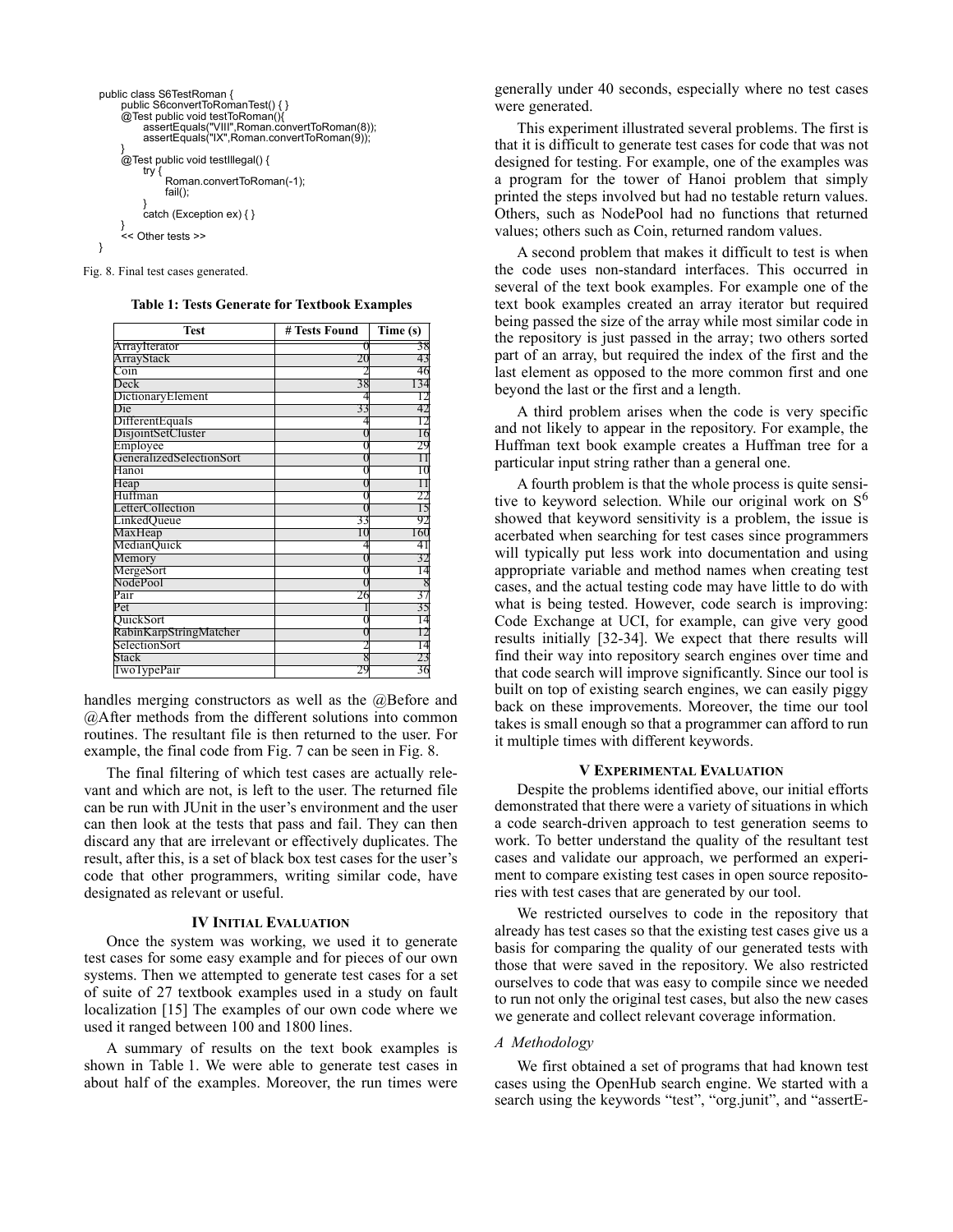quals". This provided us with candidate test files that had actual tests in them. We looked at the first 1000 pages of results from this search. For each file that was returned, we checked that a) the file was in a named package (this made it easier to work with); b) the file included a  $@$ Test annotation (this excluded older versions of JUnit, but again made it easier to interpret and run the tests); c) the file referenced (i.e tested) exactly one external, non-library class; and d) there was at least one call to a JUnit assertion method. The restriction to one external class was meant to guarantee that the test was only testing one class in the system and thus we could run it standalone and could reasonably generate test cases for it without having to understand the whole system. It also let us understand coverage results since we could restrict ourselves to coverage of that class. It excluded a large number of relevant cases, however, where a logging class, a specialized test framework, or something simple like an external exception was used.

If all of these conditions were true, we then attempted to find the class that was tested by the candidate test file in the same package as the test in the repository. If we located this class, we then checked if it was worth testing by seeing a) if it was at least 60 lines long; b) if it contained at least one loop; and c) was not a duplicate of a previous accepted file. The first restriction eliminated trivial or empty classes that did provide something interesting to test; the second ensured the class wasn't just an object with getter and setter methods. Finally, if the file to test seemed worth testing, we checked if the two files would compile together without external resources. This made sure that the class being tested was also a standalone class, which was necessary since we did not have access to the whole project and its libraries from the repository and hence could not easily compile something more complex.

If the test code and code to test got this far, we next checked that tests were actually performed. To do this, we created a test directory for those files, and changed the package name on both to reflect that directory. Within the directory, we used *ant* to compile and run the tests. We checked the output to ensure that tests were actually run and that all tests passed. If no tests were run or if a test failed, we discarded the program. This eliminated tests that required external resource files that we did not have.

If the tests and code would compile and run successfully, we created an input file for  $S<sup>6</sup>$  test case generation for the code to be tested in the test directory. This file included the code to be tested as an  $S^6$  context in binary form, the set of public methods in that code as methods that could be tested, and an initial set of keywords generated by using the class name, the method names, and the parameter names.

This process created a set of 52 programs that we used for our experiment. ,For each we could create test cases through code search using our tool, and compare the test cases that were thus created to the original test cases from the repository. We ran TGEN on each of the programs using only GitHub. The idea of using only GitHub was that our initial studies showed little overlap between GitHub and OpenHub and hence it was not that likely that the exact test file and test cases would exist in both. Note that TGEN will

always attempt to look up to 200 source files, so in these cases it was looking at the top 200 results from GitHub as opposed to the top 100 from GitHub and 100 from Open-Hub.

For each test program we generated an appropriate set of keywords. We first tried the keywords that were automatically generated, although we didn't put much effort into choosing these. If no test cases were generated or if the test results were trivial, we looked at the code that was being tested and replaced the keywords with our own set of keywords. If no test results were generated with the keywords we created, we tried a second time with different keywords. If no test were created the second time, then we stopped trying.

Finally, we ran the modified  $S^6$  on each test with the derived keywords to generate a result test file. For each program, we created a working directory that included the code to test, the original test cases, the generated test cases, and appropriate *ant* build files. We then ran JUnit on both the original test and the generated test using *ant* and *jacoco* [11] to get coverage information for both cases. Finally, we created a CSV file with information from each test including the test results, coverage information, and the amount of time spent by  $S^6$  generating the test cases. The results are summarized in Table 2 and Table 3.

# *B Summary of Tests*

Table 2 describes the different test cases that were retrieved from OpenHub. It shows the class that was tested, the keywords used in the test, and with the number of methods, lines, branches and instructions that could be used for coverage in each case. Test names marked with an asterisk used the original keywords rather than manually selected keywords. While the table contains duplicate class names (*StringUtil* and *Tokenizer*), it should be noted that these are actually different classes with a common name.

The time column indicates the amount of time in seconds TGEN needed to generate the test cases. The times ranged from about four seconds to a little under three minutes. The average time was about 41 seconds for these tests. while the median is under 27. The cases that took longer are generally those where more tests were generated, with the system returning relatively quickly if it couldn't find anything. The timings were somewhat keyword dependent since they varied with the number of results returned from the repository and the relevance of those results.

## *C Summary of Results*

Table 3 shows the test quality results of the experiment. The first column provides the name of the test. The next three columns describe the tests that were retrieved from OpenHub, providing the number of tests, the number that passed and the number that failed. Note that all the tests should pass based on our selection criteria.

The next three columns describe the tests generated. The first is the number of tests that were generated, then the number that succeed and the number that fail. The number of tests generated is generally reasonable, with most being in the range of 1 to 20. One, *WeightedQuickUnion*, repre-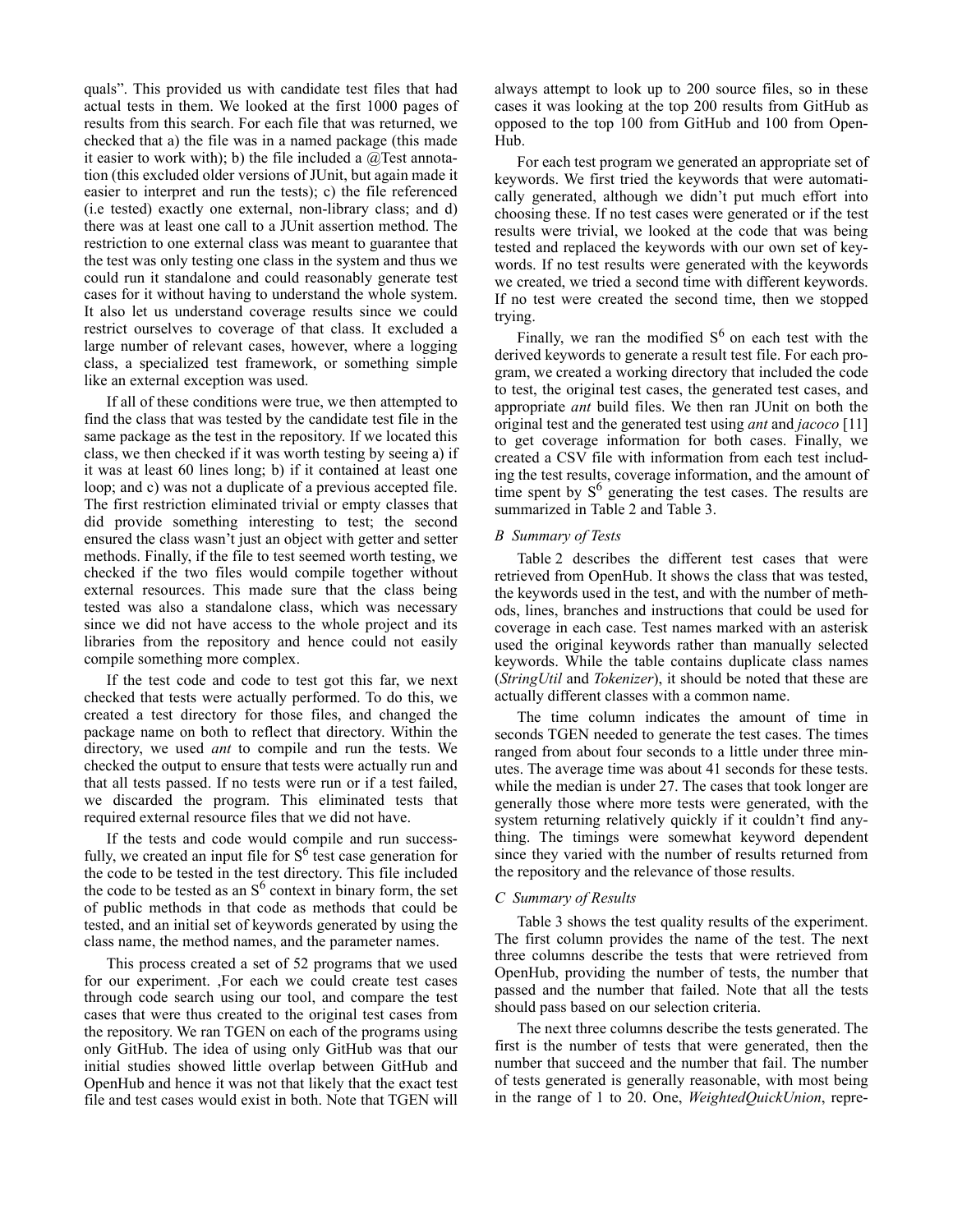| <b>Class</b>                 | <b>Keywords</b>                                           | <b>Time</b> | #method        | $\overline{\text{H}}$ line | #branch        | #inst |
|------------------------------|-----------------------------------------------------------|-------------|----------------|----------------------------|----------------|-------|
| ArrayTools                   | byte array indexOf                                        | 13.2        | 3              | 25                         | 26             | 110   |
| ArrayUtilities               | reverse array                                             | 16.61       | 5              | 20                         | 10             | 118   |
| ArrayUtils                   | array concat                                              | 12.16       | $\overline{4}$ | 24                         | 12             | 103   |
| <b>AtomicPositiveInteger</b> | atomicpositiveinteger                                     | 8.50        | 22             | 73                         | 50             | 365   |
| Axis                         | orientation pixel tick                                    | 8.04        | 11             | 43                         | 16             | 233   |
| <b>BaseConverter</b>         | base <sub>62</sub>                                        | 106.41      | 13             | 26                         | 6              | 118   |
| Board*                       | height board width                                        | 111.56      | 6              | 26                         | 30             | 137   |
| ByteUtilsArt                 | to Byte to Int                                            | 34.72       | 8              | 12                         | $\overline{4}$ | 151   |
| CamelCaseConverter           | camecase words                                            | 37.47       | 4              | 19                         | 22             | 136   |
| Capitalizer*                 | capitalize words                                          | 163.57      | 3              | 17                         | 10             | 72    |
| Chunker*                     | reader word next                                          | 27.89       | 3              | 43                         | 32             | 179   |
| ConsoleData                  | color row column                                          | 42.42       | 9              | 48                         | 8              | 219   |
| CRC16                        | crc16 checksum junit                                      | 15.81       | 9              | 26                         | 8              | 134   |
| CreatToken                   | token                                                     | 7.06        | 9              | 229                        | 261            | 931   |
| DateNormalizer               | date parse format                                         | 27.24       | 4              | 62                         | 28             | 302   |
| DeployerUtils                | version filename junit                                    | 19.68       | 4              | 41                         | 34             | 187   |
| DescriptionHolder            | escape html string                                        | 24.07       | 7              | 32                         | 18             | 104   |
| DuplicatePartSearcher        | duplicate substring                                       | 18.47       | 9              | 48                         | 24             | 215   |
| EncodingStyle*               | encoding style content                                    | 98.16       | $\overline{7}$ | 23                         | 12             | 116   |
| EquationUtil*                | equation reference                                        | 25.97       | 5              | 28                         | 24             | 132   |
| <b>ExpressionTokenizer</b>   | tokenize regex                                            | 43.18       | 8              | 41                         | 16             | 190   |
| FailInfo*                    | info value fail                                           | 30.60       | 7              | 15                         | $\overline{4}$ | 106   |
| FizzBuzz*                    | number                                                    | 23.52       | 3              | 18                         | 10             | 70    |
| HangupCause*                 | cause code                                                | 27.67       | 8              | 73                         | 6              | 708   |
| HtmlSanitizer                | html sanitize                                             | 24.77       | $\overline{c}$ | 82                         | 10             | 546   |
| HuffmanTree                  | weight input code                                         | 18.46       | 6              | 39                         | 22             | 222   |
| IntArray*                    | positive negative first                                   | 83.60       | 10             | 27                         | 26             | 161   |
| IntHashMap                   | inthashmap                                                | 51.10       | 26             | 152                        | 74             | 662   |
| IOUtil                       | relative path                                             | 25.53       | 3              | 17                         | 8              | 68    |
| IpAddress                    | ipaddress                                                 | 91.48       | 10             | 28                         | 8              | 169   |
| MathUtil                     | 'sum of digits'                                           | 21.57       | 13             | 42                         | 36             | 222   |
| Matrix                       | matrix translate multiply                                 | 53.32       | 9              | 55                         | $\overline{4}$ | 644   |
| NumberOfInversions           | inversions array                                          | 65.2        | 5              | 38                         | 22             | 218   |
| NumSetBits                   | bits number offset                                        | 16.18       | $\overline{4}$ | 22                         | 18             | 168   |
| $ObjectId^*$                 | hex machine increment                                     | 41.49       | 17             | 114                        | 50             | 555   |
| OGCServiceType               | identifier identify lean                                  | 3.53        | 11             | 43                         | 76             | 438   |
| ParseUtil                    | quote split parse                                         | 22.72       | $\overline{2}$ | 30                         | 24             | 137   |
| PeriodFormat*                | seconds period format                                     | 25.51       | 4              | 36                         | 20             | 166   |
| RUtil                        | escape 'R string' quoted                                  | 33.41       | 3              | 29                         | 12             | 166   |
| SipHash                      | sip hash code                                             | 13.95       | 5              | 80                         | $\overline{4}$ | 814   |
| SizzleCasts                  | stringToBoolean junit                                     | 54.46       | 13             | 45                         | 30             | 258   |
| Status                       | status code http                                          | 16.79       | 5              | 49                         | 6              | 532   |
| StringUtil                   | count lines                                               | 43.43       | 4              | 14                         | 6              | 55    |
| StringUtil                   | string index of                                           | 13.83       | $\overline{4}$ | 24                         | 24             | 125   |
| StringUtilities              | camel space                                               | 25.08       | $\overline{2}$ | 8                          | 14             | 61    |
| TheOnes                      | ones count number                                         | 22.3        | 5              | 18                         | 8              | 86    |
| Tokenizer                    | tokenizer next                                            | 105.34      | 57             | 181                        | 198            | 1097  |
| Tokenizer                    | tokenizer next                                            | 129.34      | 55             | 175                        | 186            | 1066  |
| UploadParameters             |                                                           | 84.90       | 10             | 22                         | 8              | 68    |
| WeightedQuickUnion*          | username password placeholder<br>union weighted connected | 30.07       | 5              | 25                         | 12             | 146   |
| WhatTime                     | bracket tokenize                                          | 77.34       | 9              | 59                         | 38             | 256   |
| XmlUtils*                    | escape xml                                                | 30.79       | 3              | 23                         | 16             | 77    |
|                              |                                                           |             |                |                            |                |       |

**Table 2: The Tests Used in Evaluating Test Case Generation**

sented a common program, and yielded 100 separate tests. While the latter might be excessive for human evaluation, most of the results are reasonable in size. The system could easily be changed to restrict the number of test cases generated as part of the final transformation.

Of the 52 examples, there were eleven cases where no test cases were generated. Analyzing these cases showed that the causes were pretty much as expected. For example *CreatToken* creates tokens that are defined in the class to test for a particular parser. It is unlikely that another class in the repository will create the same tokens. *FizzBuzz* does its work mainly by writing output and its return value is meaningless. *CRC16* seems to compute a nonstandard checksum value. *DuplicatePartSearcher* has a non-standard interface, requiring a constructor call, a set call, and then an evaluation call. *EncodingStyle* and *OGCServiceType* return internal enumeration values. *HuffmanTree* creates trees over integer arrays while most programs in the repository that

create such trees do it over strings. For others, such as *Axis*, the keywords we used did not find any relevant tests.

For some of the other tests, a significant number of the generated tests failed. For example, in *DescriptionHolder* only 4 of the 9 tests passed. This seemed to be due to one of the test functions being mapped incorrectly. Most of the test cases did multiple tests. In the failing tests, some of the actual tests passed and one failed. Another case, *IntHash-Map*, had 7 tests where, in addition to checking valid values, they tested for null and the actual code had a different behavior for this case. *MathUtil* was similar, but in this case the culprit was negative numbers.

The next four columns of the table provide coverage information for the original tests as reported by *jacoco*, first in terms of methods, then in terms of lines, branches, and instructions. These are given as percentages of the total number of methods, lines, branches, or instructions as noted in Table 2.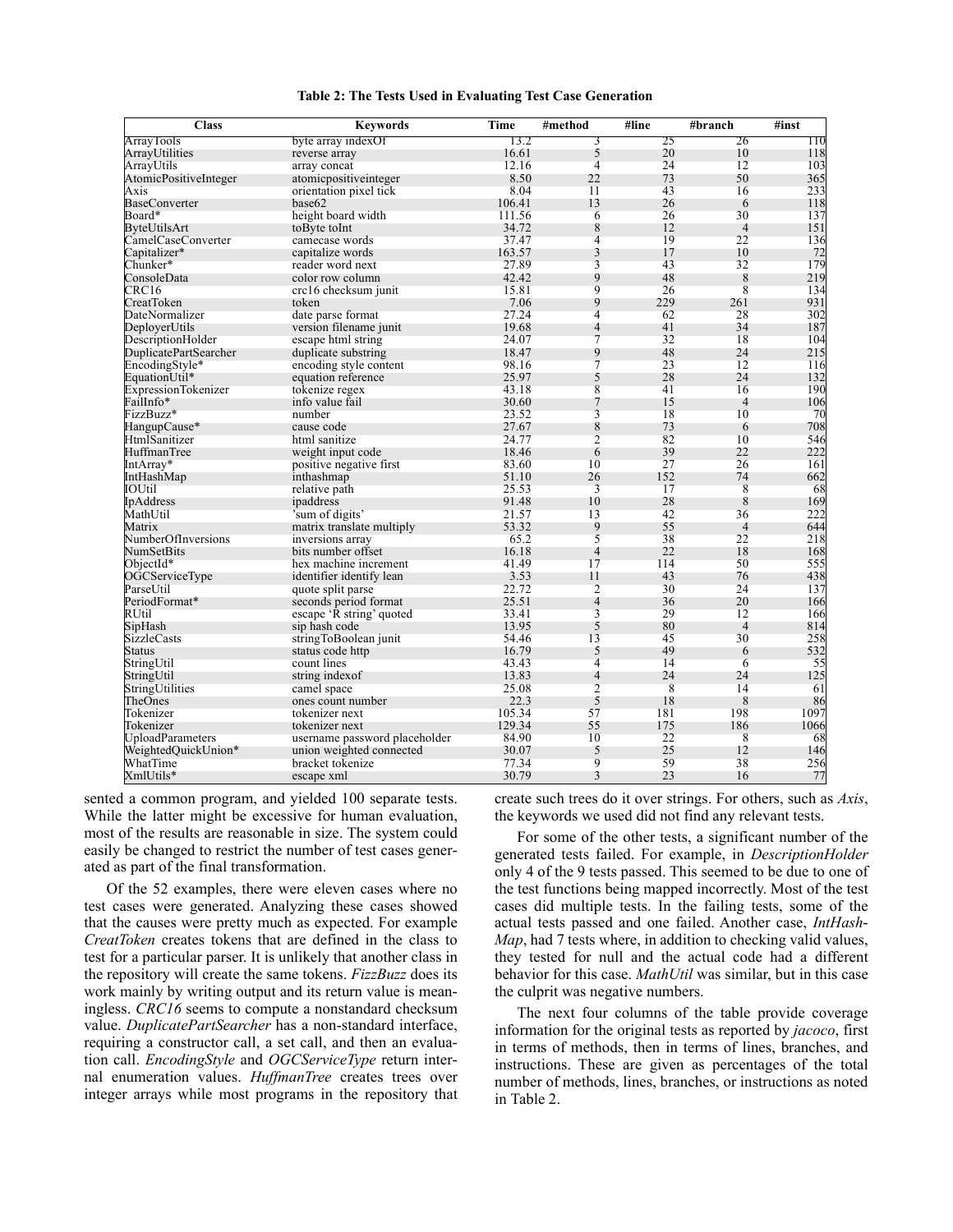#### **Table 3: Experimental Resuls**

|                            | Orig           | Orig           | Orig             | Gen            | Gen            |                  | Gen Orig % Orig Orig % Orig |     |                |     | Gen % Gen % Gen %                                                                         |                |                  | Gen            |
|----------------------------|----------------|----------------|------------------|----------------|----------------|------------------|-----------------------------|-----|----------------|-----|-------------------------------------------------------------------------------------------|----------------|------------------|----------------|
| <b>Class</b>               |                |                |                  |                |                |                  |                             |     |                |     | #test #succ #fail #test #succ #fail method % line branch % inst method line branch % inst |                |                  |                |
| ArrayTools                 | 1              | 1              | $\theta$         | $\overline{4}$ | 4              | $\overline{0}$   | 33                          | 48  | 65             | 65  | 67                                                                                        | 76             | 77               | 85             |
| ArrayUtilities             | 3              | 3              | $\overline{0}$   | 13             | 11             | $\overline{2}$   | 80                          | 95  | 80             | 97  | 80                                                                                        | 95             | 80               | 97             |
| ArrayUtils                 | 1              | 1              | $\theta$         | 11             | 10             | 1                | 25                          | 29  | $\theta$       | 26  | 75                                                                                        | 92             | 83               | 95             |
| AtomicPositiveInteger      | 9              | 9              | $\overline{0}$   | $\overline{7}$ | 7              | $\overline{0}$   | 50                          | 55  | 48             | 56  | 41                                                                                        | 45             | 40               | 44             |
| <b>Axis</b>                | 1              | 1              | $\Omega$         | $\theta$       | $\theta$       | $\theta$         | 9                           | 37  | 31             | 42  | $\theta$                                                                                  | $\overline{0}$ | $\theta$         | $\Omega$       |
| <b>BaseConverter</b>       | 1              | 1              | $\overline{0}$   | 7              | 6              | 1                | 31                          | 65  | 83             | 67  | 54                                                                                        | 77             | 100              | 79             |
| Board                      | 7              | 7              | $\Omega$         | 13             | 12             | 1                | 83                          | 81  | 100            | 88  | 100                                                                                       | 96             | 93               | 97             |
| ByteUtilsArt               | 1              | 1              | $\overline{0}$   | $\overline{7}$ | 6              | T                | 13                          | 8   | $\overline{0}$ | 11  | 25                                                                                        | 50             | 50               | 27             |
| CamelCaseConverter         | 7              | 7              | $\theta$         | 21             | 18             | 3                | 50                          | 89  | 91             | 95  | 100                                                                                       | 100            | 95               | 100            |
| Capitalizer                | T              | T              | $\theta$         | 19             | 13             | 6                | 67                          | 82  | 80             | 90  | 100                                                                                       | 88             | 80               | 94             |
| Chunker                    | 9              | 9              | $\theta$         | 20             | 20             | $\boldsymbol{0}$ | 100                         | 79  | 81             | 77  | 100                                                                                       | 79             | 81               | 77             |
| ConsoleData                | $\overline{2}$ | $\overline{c}$ | $\overline{0}$   | $\overline{0}$ | $\theta$       | $\overline{0}$   | 56                          | 65  | 75             | 58  | $\overline{0}$                                                                            | $\overline{0}$ | $\overline{0}$   |                |
| CRC16                      | 1              | 1              | $\theta$         | $\Omega$       | $\theta$       | $\theta$         | 67                          | 77  | 100            | 75  | $\theta$                                                                                  | $\theta$       | $\overline{0}$   | $\sqrt{ }$     |
| CreatToken                 | 1              | 1              | $\overline{0}$   | $\overline{0}$ | 0              | $\overline{0}$   | 89                          | 41  | 38             | 58  | $\theta$                                                                                  | $\theta$       | $\overline{0}$   |                |
| DateNormalizer             |                | 1              | $\theta$         | $\theta$       | 0              | $\overline{0}$   | 50                          | 45  | $\overline{0}$ | 40  | $\theta$                                                                                  | $\mathbf{0}$   | $\boldsymbol{0}$ | $\overline{0}$ |
| DeploverUtils              | 1              | $\mathbf{1}$   | $\theta$         | $\overline{2}$ | $\overline{c}$ | $\overline{0}$   | 50                          | 54  | 18             | 55  | 50                                                                                        | 12             | 3                | 17             |
| DescriptionHolder          | $\overline{2}$ | $\overline{2}$ | $\theta$         | 9              | 4              | 5                | 71                          | 75  | 61             | 82  | 57                                                                                        | 53             | 44               | 56             |
| DuplicatePartSearcher      | T              | 1              | $\overline{0}$   | $\overline{0}$ | $\overline{0}$ | $\overline{0}$   | 100                         | 100 | 100            | 100 | $\overline{0}$                                                                            | $\theta$       | $\overline{0}$   |                |
| EncodingStyle              | 1              | 1              | $\theta$         | $\overline{0}$ | 0              | $\overline{0}$   | 57                          | 48  | 17             | 60  | $\theta$                                                                                  | $\theta$       | $\theta$         | $\theta$       |
| EquationUtil               | 6              | 6              | $\boldsymbol{0}$ | 9              | 7              | 2                | 80                          | 93  | 83             | 96  | 80                                                                                        | 96             | 92               | 98             |
| <b>ExpressionTokenizer</b> | 1              | 1              | $\Omega$         | $\Omega$       | $\theta$       | $\theta$         | 50                          | 83  | 81             | 88  | $\theta$                                                                                  | $\Omega$       | $\Omega$         |                |
| FailInfo                   | $\overline{2}$ | $\overline{c}$ | $\overline{0}$   | 6              | 6              | $\overline{0}$   | 71                          | 93  | 100            | 92  | 71                                                                                        | 93             | 100              | 92             |
| FizzBuzz                   | 1              | 1              | $\Omega$         | $\mathbf{0}$   | 0              | $\theta$         | 100                         | 100 | 100            | 100 | $\Omega$                                                                                  | $\theta$       | $\mathbf{0}$     | $\Omega$       |
| HangupCause                | 1              | 1              | $\overline{0}$   | $\overline{2}$ | 2              | $\overline{0}$   | 63                          | 95  | 50             | 97  | 63                                                                                        | 95             | 67               | 97             |
| HtmlSanitizer              | 1              | 1              | $\theta$         | 2              | 1              | 1                | 100                         | 95  | 40             | 96  | 100                                                                                       | 99             | 80               | 100            |
| HuffmanTree                | T              | 1              | $\overline{0}$   | $\overline{0}$ | $\overline{0}$ | $\overline{0}$   | 100                         | 100 | 100            | 100 | $\theta$                                                                                  | $\Omega$       | $\overline{0}$   |                |
| IntArray                   | 6              | 6              | $\overline{0}$   | 6              | 6              | $\overline{0}$   | 80                          | 67  | 65             | 64  | 80                                                                                        | 67             | 65               | 64             |
| IntHashMap                 | 1              | T              | $\overline{0}$   | 25             | 18             | 7                | 19                          | 28  | 16             | 27  | 46                                                                                        | 55             | 51               | 54             |
| IOUtil                     | 1              | 1              | $\boldsymbol{0}$ | 5              | 4              | 1                | 33                          | 59  | 50             | 50  | 67                                                                                        | 76             | 75               | 76             |
| IpAddress                  | 3              | 3              | $\Omega$         | $\overline{2}$ | $\overline{c}$ | $\overline{0}$   | 50                          | 64  | 75             | 74  | 30                                                                                        | 50             | 63               | 34             |
| MathUtil                   | 3              | 3              | $\theta$         | 13             | 10             | 3                | 31                          | 48  | 25             | 32  | 23                                                                                        | 24             | 8                | 15             |
| Matrix                     | 1              | 1              | $\overline{0}$   | 9              | 4              | 5                | 44                          | 55  | 25             | 61  | 89                                                                                        | 98             | 100              | 99             |
| NumberOfInversions         | 1              | 1              | $\theta$         | $\overline{2}$ | 2              | $\overline{0}$   | 100                         | 100 | 82             | 99  | 100                                                                                       | 100            | 95               | 100            |
| NumSetBits                 | 4              | $\overline{4}$ | $\overline{0}$   | 4              | 4              | $\overline{0}$   | 75                          | 91  | 72             | 88  | 75                                                                                        | 91             | 72               | 88             |
| ObiectId                   | 5              | 5              | $\Omega$         | $\overline{4}$ | 4              | $\Omega$         | 82                          | 78  | 76             | 81  | 71                                                                                        | 64             | 76               | 58             |
| OĞCServiceType             | $\overline{c}$ | $\overline{2}$ | $\theta$         | $\overline{0}$ | $\overline{0}$ | $\overline{0}$   | 45                          | 65  | 11             | 61  | $\theta$                                                                                  | $\overline{0}$ | $\overline{0}$   | $\Omega$       |
| ParseUtil                  | 1              | 1              | $\overline{0}$   | 3              | 3              | $\overline{0}$   | 50                          | 90  | 79             | 88  | 50                                                                                        | 90             | 88               | 88             |
| PeriodFormat               | $\overline{2}$ | 2              | $\overline{0}$   | 3              | 2              | 1                | 75                          | 97  | 100            | 98  | 75                                                                                        | 97             | 100              | 98             |
| RUtil                      | 1              | 1              | $\theta$         | 12             | 11             | 1                | 67                          | 90  | 75             | 83  | 67                                                                                        | 83             | 58               | 73             |
| SipHash                    | T              | 1              | $\overline{0}$   | T              | 1              | $\overline{0}$   | 60                          | 95  | 100            | 98  | 60                                                                                        | 95             | 100              | 98             |
| SizzleCasts                |                | 1              | $\Omega$         | 1              | 1              | $\theta$         | 15                          | 9   | $\theta$       | 8   | 8                                                                                         | $\overline{2}$ | $\Omega$         |                |
| Status                     | 1              | 1              | $\overline{0}$   | $\overline{4}$ | 3              | 1                | 80                          | 98  | 67             | 99  | 80                                                                                        | 98             | 83               | 99             |
| StringUtil                 | 1              | 1              | $\theta$         | 5              | 5              | $\overline{0}$   | 25                          | 43  | 33             | 35  | 75                                                                                        | 71             | 67               | 60             |
| StringUtil                 | $\overline{c}$ | $\overline{2}$ | $\overline{0}$   | 1              | 1              | $\Omega$         | 75                          | 96  | 100            | 98  | 50                                                                                        | 67             | 46               | 58             |
| StringUtilities            | 1              | 1              | $\theta$         | 5              | 4              | 1                | 50                          | 88  | 71             | 93  | 50                                                                                        | 88             | 79               | 93             |
| TheOnes                    | $\overline{2}$ | $\overline{2}$ | $\overline{0}$   | $\overline{2}$ | 1              | T                | 100                         | 100 | 100            | 100 | 60                                                                                        | 44             | 38               | 29             |
| Tokenizer                  | 6              | 6              | $\theta$         | 6              | 5              | 1                | 61                          | 48  | 30             | 53  | 61                                                                                        | 49             | 33               | 55             |
| Tokenizer                  | 6              | 6              | $\overline{0}$   | 22             | 19             | 3                | 58                          | 46  | 27             | 52  | 69                                                                                        | 62             | 41               | 63             |
| <b>UploadParameters</b>    | 1              | 1              | $\theta$         | 6              | 4              | 2                | 50                          | 73  | 75             | 76  | 80                                                                                        | 59             | 25               | 51             |
| WeightedOuickUnion         | 1              | 1              | $\overline{0}$   | 104            | 100            | $\overline{4}$   | 80                          | 92  | 75             | 91  | 100                                                                                       | 100            | 100              | 100            |
| WhatTime                   | 4              | $\overline{4}$ | $\theta$         | 2              | 2              | $\overline{0}$   | 100                         | 90  | 84             | 95  | 33                                                                                        | 27             | $\overline{0}$   | 27             |
| XmlUtils                   | 1              | 1              | $\overline{0}$   | 4              | 3              | 1                | 67                          | 87  | 88             | 92  | 100                                                                                       | 96             | 94               | 99             |

The final four columns provide the equivalent coverage information for the generated tests. Comparing, for example, instruction coverage, shows that the generated tests improved coverage for 18 of the 52 tests (35%), had the same coverage for 11 of the tests (21%), and had worse coverage for 23 of the tests (44%). Note that these numbers include the 11 cases where no tests were generated, so in essence, only12 of the 41 generated tests (29%) had lower instruction coverage than the original tests.

Most of the cases of lower coverage occurred in situations where the code to be tested included multiple functions. Our keyword search generally only targeted one of these functions for coverage and hence only tried to generate test cases for a portion of the code. In these cases it might be possible to change the keywords to test the other functions in the original source and then combine both generated test cases as the result.

# *D Threats to Validity*

There are several potential problems and threats to the accuracy and validity of this experiment. First there is some bias in the way the samples were selected. Because we only looked at files that could compile on their own, the code that is being tested is relatively simple. The methodology we use, unlike some test generation strategies, is not affected by the complexity of the code being tested. The fact that the code is simple might also make it more likely that there is similar code elsewhere in the repository and thus that test cases for the are easier to find. While this might be true, we expect that the repositories will keep growing and this will become less of a problem.

Second, because we only looked at code that already had test cases, the code is both testable and possibly designed to be tested. As noted with the text book examples, it is possible to write code that is difficult or impossible to test. Our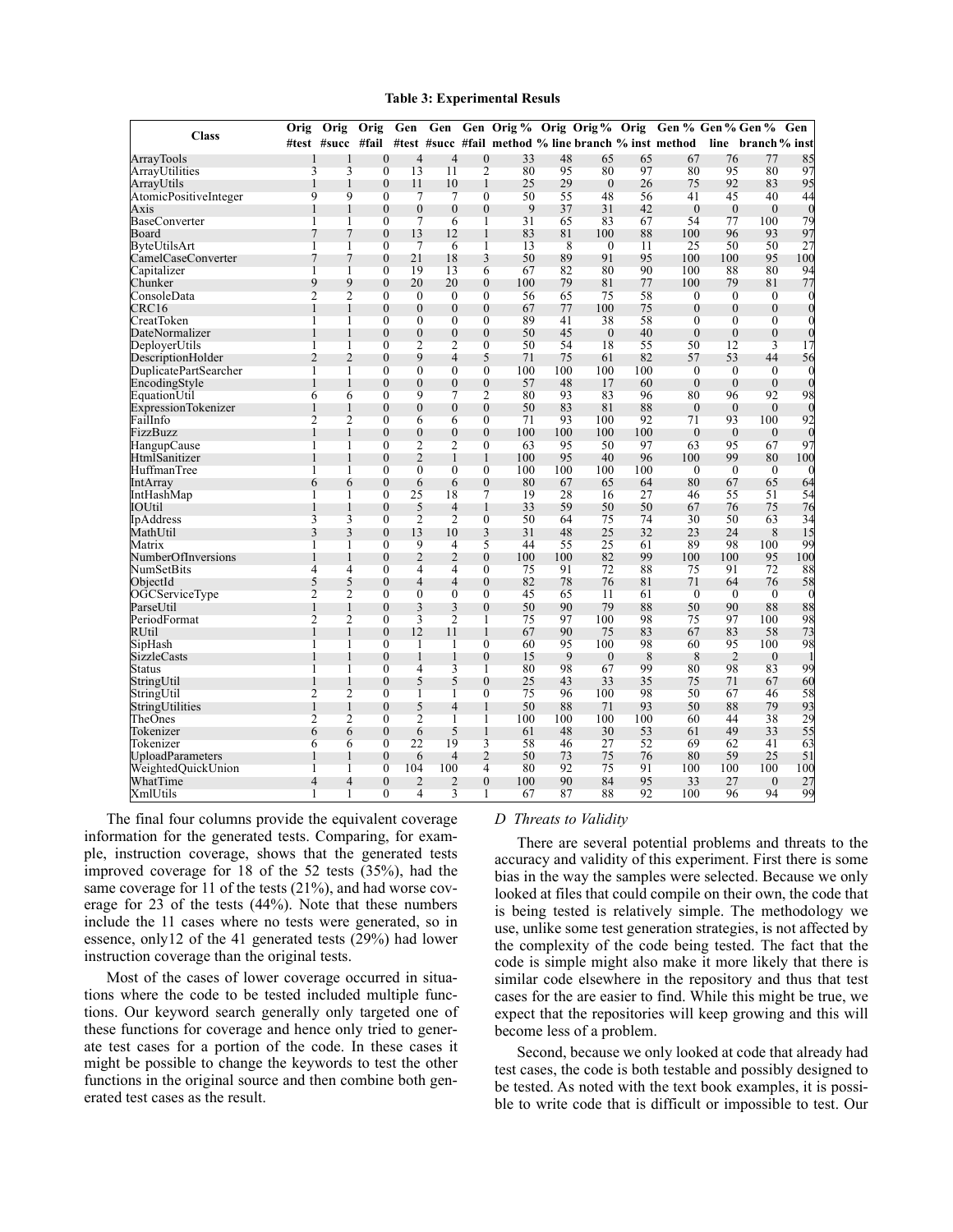tool is not designed to address these situations. However, the text book examples, which were not designed with testing in mind, do show that our method can work for arbitrary code.

Third, in doing the experiment, we did find a little overlap between GitHub and OpenHub. A small number of the tests therefore included something like the original tests in their output.

Fourth, there is some randomness involved in the way S<sup>6</sup> handles choosing which solutions to transform if the set of viable solutions grows larger at any point grows larger 2000 elements. This could cause slightly different results on different runs and slightly different timings between runs. Similarly, the results returned by GitHub (and OpenHub) tend to change over time both because the underlying repositories are updated and because the search engines may give slight different results at different times. This is ameliorated somewhat by the fact that we cached the results from the search engines for the experiment.

Fifth, the whole system is sensitive to the initial selection of keywords describing the tests to be found; using different keywords could result in better or worse results and different timings. As noted, we experimented with different keywords on many of the examples. Note that the time involved is small enough so that such experiments by the end programmer are quite feasible.

Finally, we note that measuring the number of test cases and the coverage provided by the test cases is only one way of assessing the quality of tests. Another measure, for example, would be whether the test cases can actually find bugs. Since we are assuming that the repository code we retrieved is working, this would be more difficult to assess and would require a very different experiment. We do note that some of the examples where our test cases failed, for example in the handling or null or negative numbers, could indicate possible bugs in the original code.

# *E Evaluation Conclusion*

The experiment shows that finding test cases for testable code using code search is feasible and can match the test numbers and coverage of existing human-written tests. We are able to generate tests in 79% (41/52) of the tests and to generate test coverage that is as good or better than the original tests in 56% (29./52) of the tests. Moreover, the time involved in generating the test cases is generally under a minute, with a median time of under 30 seconds. Even the longest runs took only several minutes, and these generated a significant number of tests.

One conclusion is that this type of facility can be an aid to test generation, but not a replacement for it. The technique can be used to generate an initial set of tests for existing code with little cost. It can also be used to augment an existing test suite with additional tests that others have thought of.

# **VI FUTURE WORK**

So far we have developed the basic framework for generating test cases using code search and demonstrated that it can be done and can be done practically. One difficulty is

properly translating tests in the repository to testing the user code. There are several ways our work could be extended to address this. For example, one could extend the transformation that handles matching calls in the found solutions with calls to the routines to be tested by taking into account different parameter orders, missing or extra parameters and parameter type conversions. This could be done, for example, using the type-directed synthesis techniques of [13]. Similarly, one could look at the results of the tests and take into account simple consistent errors such as off-by-one or wrong case string results.

Another problem is that it is difficult to test code that is part of a complex system. All of the cases cited above were for what we call leaf classes, that is classes that can be compiled and run without reference to the rest of the system. It is generally much easier to find external test cases for these since one does not have to find supporting classes in the repository code that are equivalent to the supporting classes in the code to be tested and since testing the class does not involve creating and initializing the overall system into a state where the class can be tested. We are considering several approaches to dealing with this. One is to extend the initial transformations to map classes and methods in the retrieved code to appropriate user classes and methods. The problem here is that the number of potential mappings can be very large and some semantic information or programmer guidance will be needed to make the checking tractable. A second alternative would be for the user to provide appropriate initialization code and sample values for the test and then doing the search. A third alternative is to search the project being tested for appropriate initialization code and potential parameters as is done in MSeqGen [52].

# **VII CONCLUSION**

We have demonstrated a system that can quickly and effectively generate test code for a set of user function in a class by searching for and adapting test cases from open source repositories. This is a new approach that has the potential to make it easy to build or augment a relevant set of test cases for arbitrary code with little work on the part of the programmer. While work remains, we feel that this approach will eventually yield a practical system for test code generation.

 $S^6$  source code is available from our ftp site (ftp:// ftp.cs.brown.edu/u/spr). This includes the code used in test case generation as well as the code that scans OpenHub to generate the set of test cases. Code for our test cases and the scripts we used in generating the output are available upon request.

# **VIII REFERENCES**

- 1. Marat Akhin, Nikolai Tillmann, Manual Fahndrich, Jonathan de Halleux, and Michal Moskal, "Search by example in touch develop: code search made easy," *Proceedings SUITE 2013*, pp. 5-8 (June 2012).
- 2. Elvira Albert, Miguel Gomez-Zamalloa, and G. Puebla, "PET: a partial evaluation-based test case generation tool for Java bytecode," pp. 25- 28 in *Proceedings of the 2010 ACM SIGPLAN workshop on Partial evaluation and program manipulation*, (2010).
- 3. Sushil Bajracharya, Trung Ngo, Erik Linstead, Yimeng Dou, Paul Rigor, Pierre Baldi, and Cristina Lopes, "Sourcerer: a search engine for open source code supporting structure-based search," *Proceedings*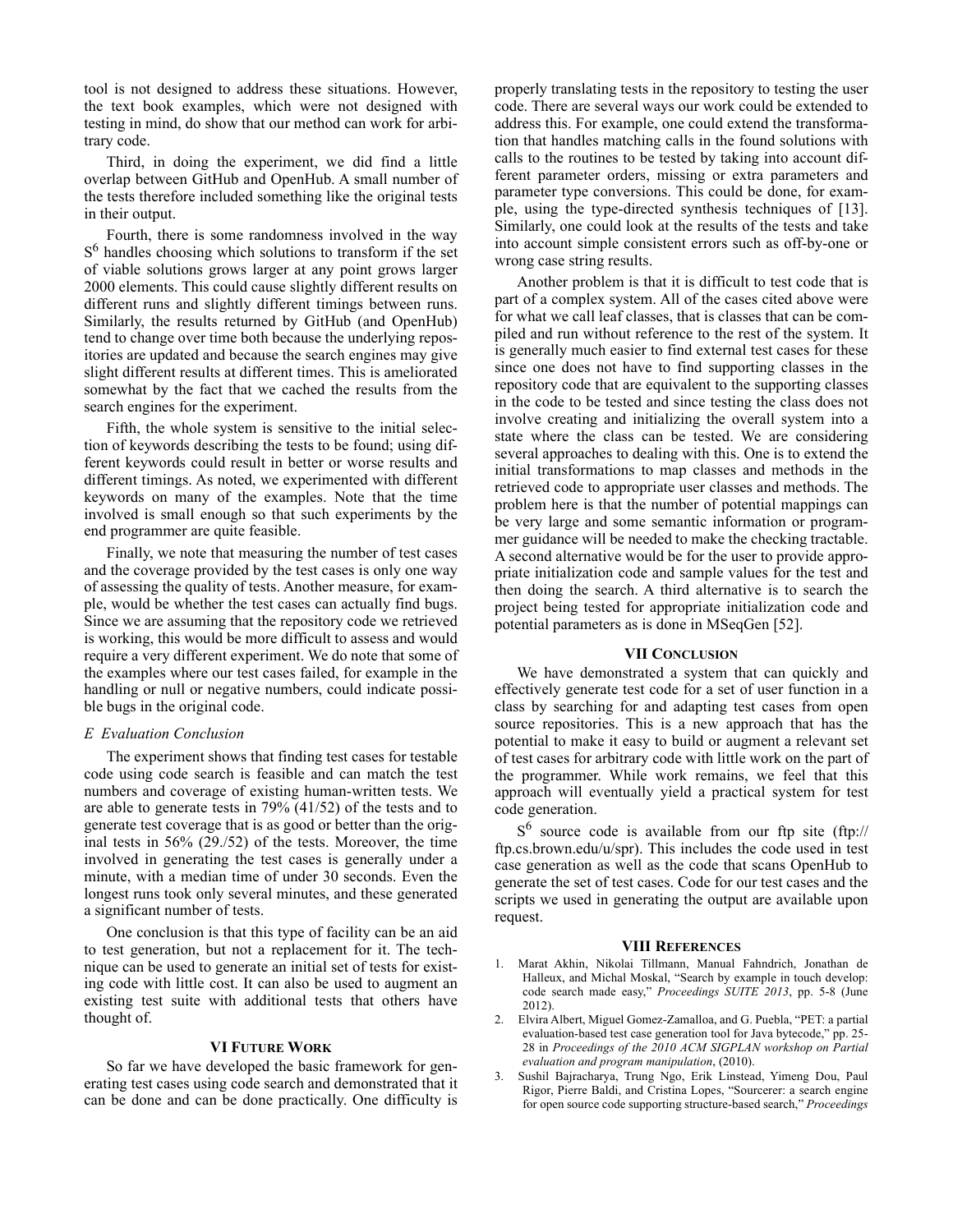*ACM SIGPLAN Conference on Object-Oriented Programming, Systems, Languages, and Applications 2006*, pp. 682-682 (October 2006).

- 4. Sushil Bajracharya, Joel Ossher, and Cristina Lopes, "Sourcerer: an infrastructure for large-scale collection and analysis of open-source code," *Science of Computer Programming* **79** pp. 241-259 (2014).
- 5. Andrew Begel, "Codifier: a programmer-centric search user interface," *Workshop on Human-Coputer Interaction and Information Retrieval*, (October 2007).
- 6. Cristian Cadar, Daniel Dunbar, and Dawson Engler, "KLEE: unassisted and automatic generation of high- coverage tests for complex systems programs," *Proceedings of the 8th USENIX conference on Operating systems design and implementation*, pp. 209-224 (2008).
- 7. Yoonsik Cheon and Carlos E. Rubio-Medrano, "Random test data generation for Java classes annotated with JML specifications," *SERP* **11** pp. 385-392 (June 2007).
- 8. Shih-Chien Chou, Jen-Yen Chen, and Chyan-Goei Chung, "A behavior-based classification and retrieval technique for objectoriented specification reuse," *Software Practice and Experience* **26**(7) pp. 815-832 (July 1996).
- 9. Shih-Chien Chou and Yuan-Chien Chen, "Retrieving reusable components with variation points from software product lines," *Information Processing Letters* **99** pp. 106-110 (2006).
- 10. Christopher G. Drummond, Dan Ionescu, and Robert C. Holte, "A learning agent that assists the browsing of software libraries," *IEEE Transactions on Software Engineering* **26**(12) pp. 1179-1196 (December 2000).
- 11. EclEmma, "JaCoCo JHava Code Coverage Library," http:// www.eclemma.org/jacoco/ (2015).
- 12. Michael D. Ernst, Raimondas Lencevisius, and Jeff H. Perkins, "Detection of web service substitutability and composability," *WS-MaTe 2006: International Workshop on Web Services -- Modeling and Testing*, pp. 123-135 (June 2006).
- 13. Y. Feng, Y. Wang, R. Martins, A. A. Kaushik, and I. Dillig, "Typedirected component-based synthesis using Petri nets.," *Technical Report, University of Texas, Dallas Department of Computer Science*, (2016).
- 14. William B. Frakes and Thomas P. Pole, "An empiracal study of representation methods for reusable software components," *IEEE Transactions on Software Engineering 20*(8) pp. 617-630 (August 1994).
- 15. Zachary P. Fry and Westley Weimer, "A human study of fault localization accuracy," *Proceedings of IEEE International Conference on Software Maintenance*, pp. 1-10 (2010).
- 16. Mark Grechanik, Chen Fu, Qing Xie, Collin McMillan, Denys Poshyvanyk, and Chad Cumby, "A search engine for finding highly relevant applications," *Proceedings of the 32nd ACM/IEEE International Conference on Software Engineering*, (May 2010).
- 17. Sonia Haiduc, Gabriele Bavota, Rocco Oliveto, Andrian Marcus, and Andrea De Lucia, "Evaluating the specificity of text retrieval queries to support software engineering tasks," *Proceedings of the 2012 International Conference on Software Engineering*, pp. 1273-1276 (2012).
- 18. Sonia Haiduc, Gabriele Bavota, Andrian Marcus, Rocco Oliveto, Andrea De Lucia, and Tim Menzies, "Automatic query reformulations for text retrieval in software engineering," *Proceedings of the 2013 International Conference on Software Engineering*, pp. 842-851 (2013).
- 19. Robert J. Hall, "Generalized behavior-based retrieval," *Proceedings International Conference on Software Engineering'93*, pp. 371-380 (May 1993).
- 20. Emily Hill, Lori Pollock, and K. Vijay-Shanker, "Automatically capturing source code context of NL- queries for software maintenance and reuse," *International Conference on Software Engineering 2009*, (May 2009).
- 21. Raphael Hoffmann and James Fogarty, "Assieme: finding and leveraging implicit references in a web search interface for programmers," *Proceedings UIST 2007*, pp. 13-22 (October 2007).
- 22. Oliver Hummel, Werner Janjic, and Colin Atkinson, "Code Conjurer: pulling resusable software out of thin air," *IEEE Software* **25**(5) pp.  $45 - 52$  ().
- 23. Werner Janjic, Dietmar Stoll, Philipp Bostan, and Colin Atkinson, "Lowering the barrier to reuse through test- driven search," *SUITE, 09*, pp. 21-24 (May 2009).
- 24. Werner Janjic and Colin Atkinson, "Leveraging software search and reuse with automated software adaptation," *Proceedings SUITE 2013*, pp. 23-26 (June 2012).
- 25. Otavio Lemos, Sushil Bajracharya, Joel Ossher, Ricardo Morla, Paulo Masiero, Pierre Baldi, and Cristina Lopes, "CodeGenie: using testcases to search and reuse source code,"  $ASE$   $,07$ , pp. 525-526 (November 2007).
- 26. Otavio Lemos, Sushil Bajracharya, Joel Ossher, Paulo Masiero, and Cristina Lopes, "Applying test-driven code search to the reuse of auxiliary functionality," *Proceedings ACM Symposium on Applied Computing*, pp. 476-482 (2009).
- 27. Otavio Augusto Lazzarini Lemos, Sushil Bajracharya, Joel Ossher, Paulo Cesar Masiero, and Cristina Lopes, "A test-driven approach to code search and its application to the reuse of auxiliary functionality," *Information and Software Technology* **53**(4) pp. 294-306 (April 2011).
- 28. Greg Little and Robert C. Miller, "Keyword programming in Java," *Proceedings ASE 2007*, pp. 84-93 (November 2007).
- 29. Dapeng Liu, Andrian Marcus, Denys Poshyvanyk, and Vaclav Rajlich, "Feature location via information retrieval based filtering of a single scenario execution trace," *Proceedings of the twenty-second IEEE/ ACM international conference on Automated software engineering*, pp. 234-243 (2007).
- 30. Yoelle S. Maarek, Daniel M. Berry, and Gail E. Kaiser, "An information retrieval approach for automatically constructing software libraries," *IEEE Transactions on Software Engineering* **17**(8) pp. 800-813 (August 1991).
- 31. Leonardo Mariani, Mauro Pezz, Oliviero Riganelli, and Mauro Santoro, "AutoBlackTest: a tool for automatic black-box testing," pp. 1013-1015 in *Proceedings of the 33rd International Conference on Software Engineering*, (2011).
- 32. L Martie, T. D. LaToza, and A. van der Hoek, "CodeExchange: supporting reformulation of code queries in context," *Proceedings of the 30th International Conference on Automated Software Engineering*, (2015).
- 33. Lee Martie and Andre Van der Hoek, "Toward social- technical code search," *6th International Workshop on Cooperative and Human Aspects of Software Engineering (CHASE)*, pp. 101-104 (2013).
- 34. Lee Martie and Andre Van der Hoek, "Sameness: an experiment in coe search," *K mhsamen*, pp. 76-87 (2015).
- 35. Collin McMillan, Mark Grechanik, Denys Poshyvanyk, Qing Xie, and Chen Fu, "Portfolio: finding relevant functions and their usage," *Proceeding of the 33rd International Conference on Software engineering*, (May 2011).
- 36. Alon Mishne, Sharon Shoham, and Eran Yahav, "Typestate- based semantic code search over partial programs," *SIGPLAN Notices* **47**(10) pp. 997-1016 (2012).
- 37. Santanu Paul and Atul Prakash, "A framework for source code search using program patterns," *IEEE Transactions on Software Engineering* **20**(6) pp. 463-475 (June 1994).
- 38. Andy Podgurski and Lynn Pierce, "Retrieving reusable software by sampling behavior," *ACM Transactions on Software Engineering and Methodology* **2**(3) pp. 286-303 (July 1993).
- 39. Steven P. Reiss, "A component model for Internet-scale applications," *Proceedings ASE 2005*, pp. 34-43 (November 2005).
- 40. Steven P. Reiss, "Semantics-based code search," *International Conference on Software Engineering 2009*, pp. 243-253 (May 2009).
- 41. Steven P. Reiss, "Specifying what to search for," *Proceedings SUITE 2009*, (May 2009).
- 42. Steven P. Reiss, "Seeking the user interface," *Proceedings of 29th ACM/IEEE International Conference on Automated Software Engineering*, pp. 103-114 (2014).
- 43. Edwin Rodriguez, Matthew Dwyer, Cormac Flanagan, John Hatcliff, Gary T. Leavens, and Robby, "Extending JML for modular specification and verification of multi- threaded programs," *SAnToS Laboratory Tech Report TR2004-10, Kansas State University*, (May 2005).
- 44. Philip Samuel and Rajib Mall, "Slicing-based test case generation from UML activity diagrams," *SIGSOFT Softw. Eng. Notes* **34**(6) pp. 1-14 (2009).